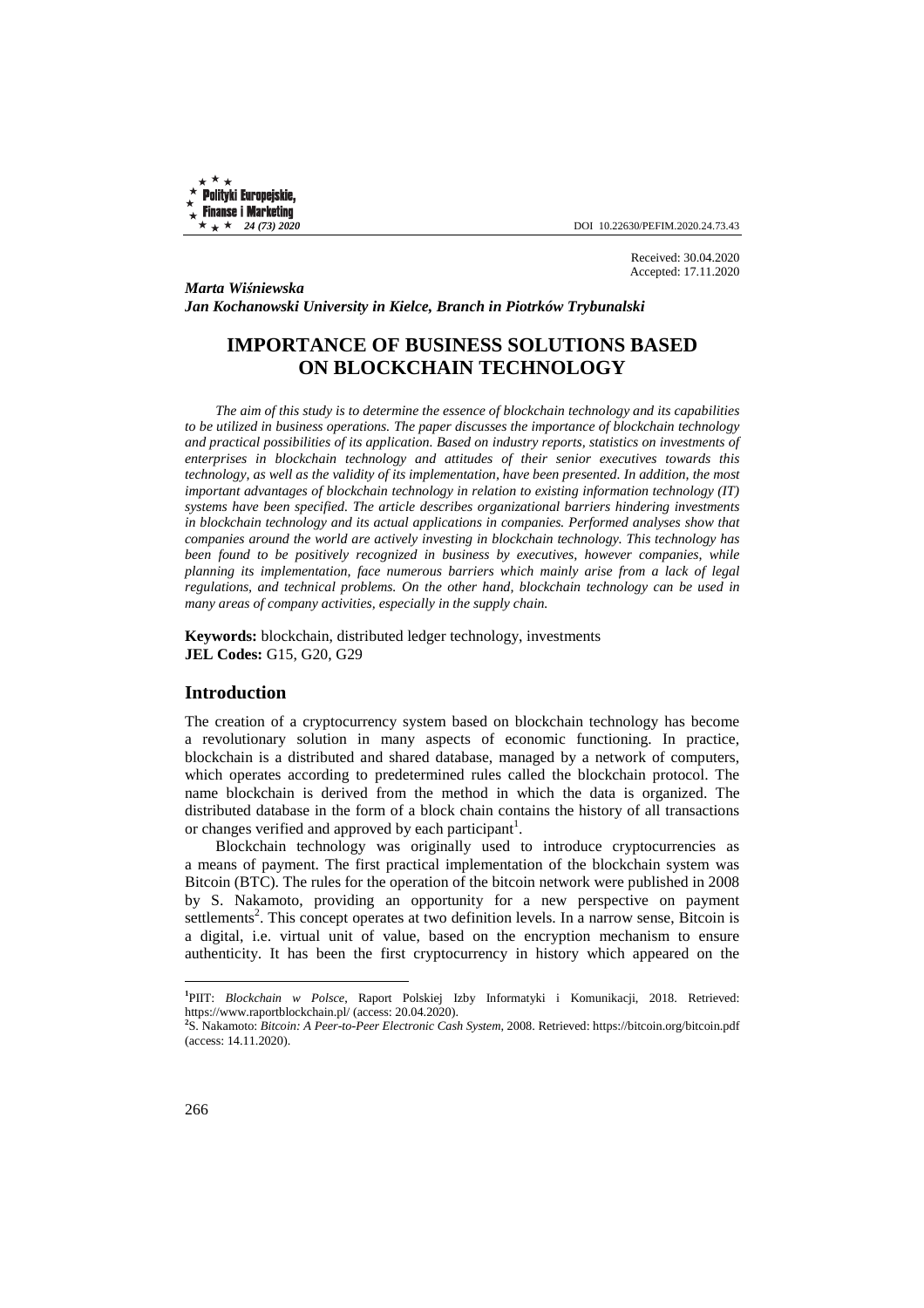Internet and in the economy. A broad approach, on the other hand, allows to define Bitcoin as an extensive information technology (IT) system based on a global, decentralized computer network, enabling and archiving transactions of value transfers, i.e. payments between users<sup>3</sup>. However, despite a considerable popularity, cryptocurrencies have not been widely accepted as a means of payment, due to a lack of legal regulations, fear of new payment systems, lack of trust in virtual money or considerable volatility of cryptocurrency prices and related risks<sup>4</sup>. Due to the significant volatility of cryptocurrency prices, it is an easy target for speculators. The speculative nature of bitcoin has been confirmed, among others, by Baur et al.<sup>5</sup> However, blockchain technology has been more often used in practice to carry out transfers or conclude intelligent contracts without the control of financial institutions and market regulators.

This technology has a large potential and is being implemented by a greater number of enterprises and institutions, which is important, especially in the context of innovation in the area of business models and processes. A study by VMware indicates that blockchain technology has been implemented by over 67% of American banks with assets exceeding USD 100 billion. Thanks to blockchain technology, banking transactions can be registered in the distributed ledger technology and are verified by many decentralized entities, which affects their security<sup>6</sup>.

### **Material and methods**

 $\overline{a}$ 

The aim of this study is to determine the essence of blockchain technology and its capabilities to be utilized in the economy, especially in business operations. The article uses methods of analysis and synthesis of the source material (secondary literature data and expert panel, thematic studies), applying elements of statistical analysis and presenting the results by using a descriptive and comparative method. The issues related to the use of blockchain technology in business were discussed, including benefits and risks associated with the implementation of this technology. The main results of empirical research and conclusions were based on the report published by Deloitte<sup>7</sup>. The study was commissioned by Deloitte Consulting LLP and was conducted online between 26 March and 5 April, 2018. The respondents in the study were senior executives in large international companies, operating in various industries in seven countries, namely: Canada, China, France, Germany, Mexico, Great Britain and the United States. Companies with annual revenues of at least USD 50 million were the

<sup>3</sup>W. Michalczyk: *Bariery rozwoju bitcoina jako nowej formy pieniądza międzynarodowego*, EKONOMIA XXI WIEKU, ECONOMICS OF THE 21ST CENTURY, 1(17)/2018, p. 43.

<sup>4</sup>More information about cryptocurrencies is presented in the article by M. Wiśniewska, M. Wasilewski: *Znaczenie i wykorzystanie kryptowalut*, [in:] Finanse w działalności gospodarczej - teoria i praktyka, (ed.) Wasilewski M., Mądra-Sawicka M., Wydawnictwo SGGW, Warszawa, 2019, p. 143-154.

<sup>5</sup> D. G. Baur, K. Hong, A., D. Lee: *Bitcoin: Medium of Exchange or Speculative Assets*?, Accepted Manuscript, Journal of International Financial Markets, Institutions & Money, 2017. Retrieved: https://www.researchgate.net/publication/321988034\_Bitcoin\_Medium\_of\_Exchange\_or\_Speculative\_Assets (access: 14.11.2020).

<sup>&</sup>lt;sup>6</sup> Online survey carried out for VMware by the Source Media Research in June 2017.

<sup>7</sup>Deloitte: Breaking blockchain open. Deloitte's 2018 global blockchain survey, 2018. Retrieved: https://www2.deloitte.com/uk/en/pages/innovation/articles/global-blockchain-survey-2018.html (access: 26.04.2020).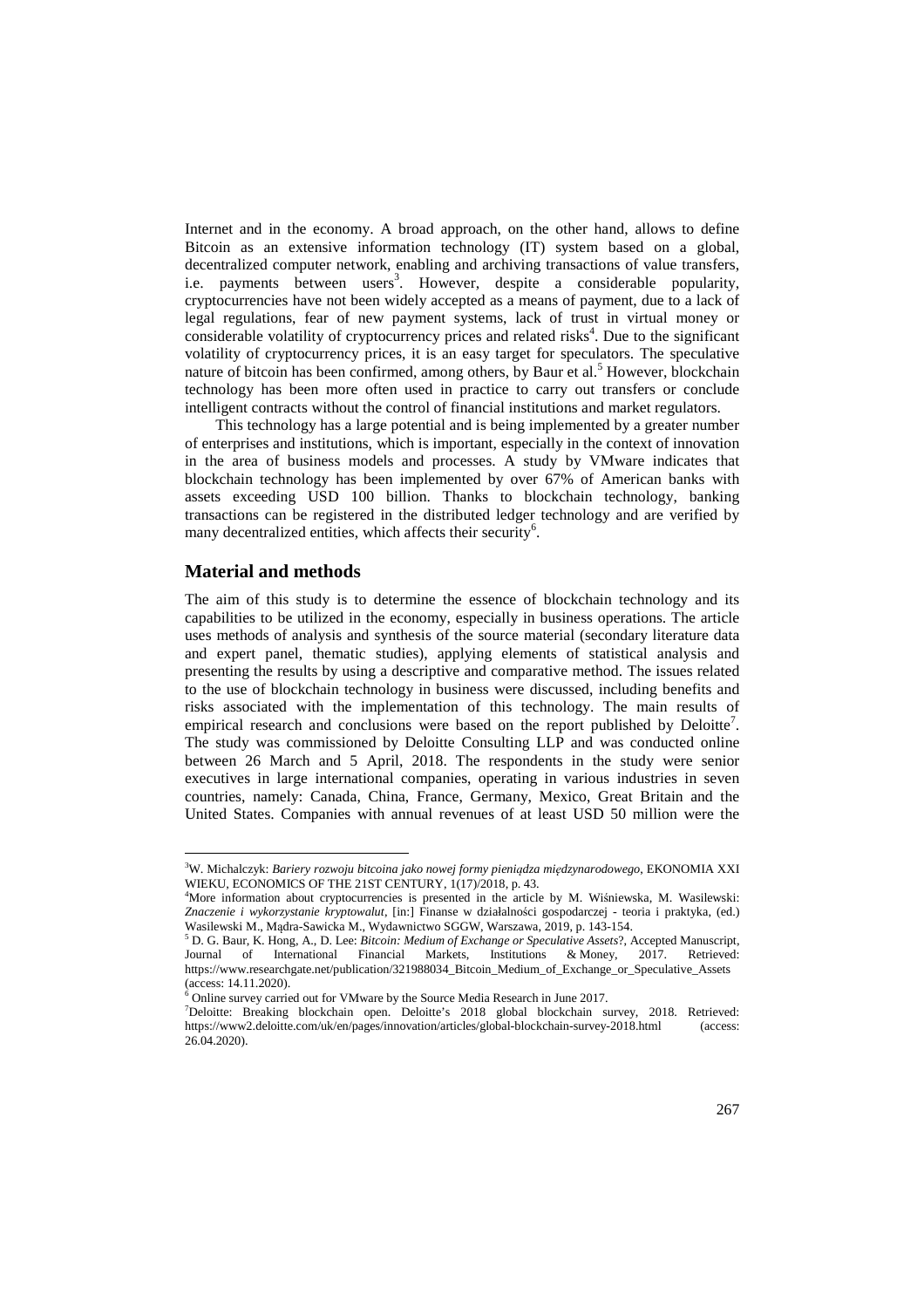subject of the study. The survey conducted by Deloitte involved 1053 senior executives with certain knowledge on the distributed ledger technology.

Moreover, selected results of the research conducted by PricewaterhouseCoopers on the use of distributed ledger technology, including blockchain technology, were also utilized in the present study. For this purpose, 600 managers from the largest companies with revenues above USD 1 billion were examined in 15 regions of the world<sup>8</sup>.

The article presented the data concerning company planned investments in blockchain technology and the respondents' attitude towards this technology and its implementation. In addition, the advantages and importance of the discussed technology in organizations as well as its practical application were depicted.

#### **The essence and application of blockchain technology**

Blockchain technology, called also distributed ledger technology (DLT), on which cryptocurrency is based, consists in the accumulation and storage of data transactions. This technology functions based on a block chain and the so-called distributed ledger, due to which blocks of subsequent transactions are attached to the previous ones to form a chain, and the payment is recorded simultaneously on all computers in the network<sup>9</sup>. In contrast to a transaction with a trusted third party which certifies each change in ownership every single time and stores the current data ledger, blockchain technology provides data on transactions for every user in a particular network. The basic distinguishing feature of this technology, compared to other distributed databases, is the consistent and reliable authentication of each transaction (by changing ownership rights) between anonymous users, who are driven by different motivations and do not need to trust each other $10$ .

Blockchain technology is used in various areas of the economy, such as banking, finance, the business sector, medicine, public services, security or authentication systems<sup>11</sup>. Banks see their chances of implementing blockchain technology and related benefits in payments, contracts, applications, updating clients' data and processing their identification<sup>12</sup>. One of the applications of this technology concerns the realization of contractual obligations, which involves the conclusion of so-called smart contracts. In the literature, smart contracts are also referred to as computer programs which can make decisions when certain conditions are met<sup>13</sup>. They consist of defining and fulfilling

<sup>8</sup> PriceWaterhouseCoopers (PwC): *Global Blockchain Survey*, 2018, Retrieved: https://www.pwc.com/gx/en/issues/blockchain/blockchain-in-business.html (access: 14.11.2020).

<sup>9</sup>W. Michalczyk: *Bariery rozwoju bitcoina jako nowej formy pieniądza międzynarodowego*, EKONOMIA XXI WIEKU, ECONOMICS OF THE 21ST CENTURY, 1(17)/2018, p. 43.

<sup>10</sup>M. Zaleska (ed.), *Świat bankowości*, Difin, Warszawa, 2009, p. 294.

<sup>&</sup>lt;sup>11</sup>More information about blockchain technology, including application areas, is presented in the article by M. Wiśniewska: *Istota i możliwości wykorzystania technologii blockchain w gospodarce*, [in:] Strategie interesariuszy na rynku finansowym, (ed.) M. Wasilewski, S. Zabolotnyy, Wydawnictwo SGGW, Warszawa, 2019, p. 103-116.

<sup>12</sup>D. Zimnoch: *Wpływ technologii blockchain na efektywność banku*, Studia Ekonomiczne. Zeszyty Naukowe Uniwersytetu Ekonomicznego w Katowicach, Uniwersytet Ekonomiczny w Katowicach, 281/2016, p. 228. <sup>13</sup>M. Kõlvart: *Smart Contracts*, [in:] The Future of Law and eTechnologies, (ed.) T. Kerikmäe, A. Rull,

Springer, 2016, p. 134.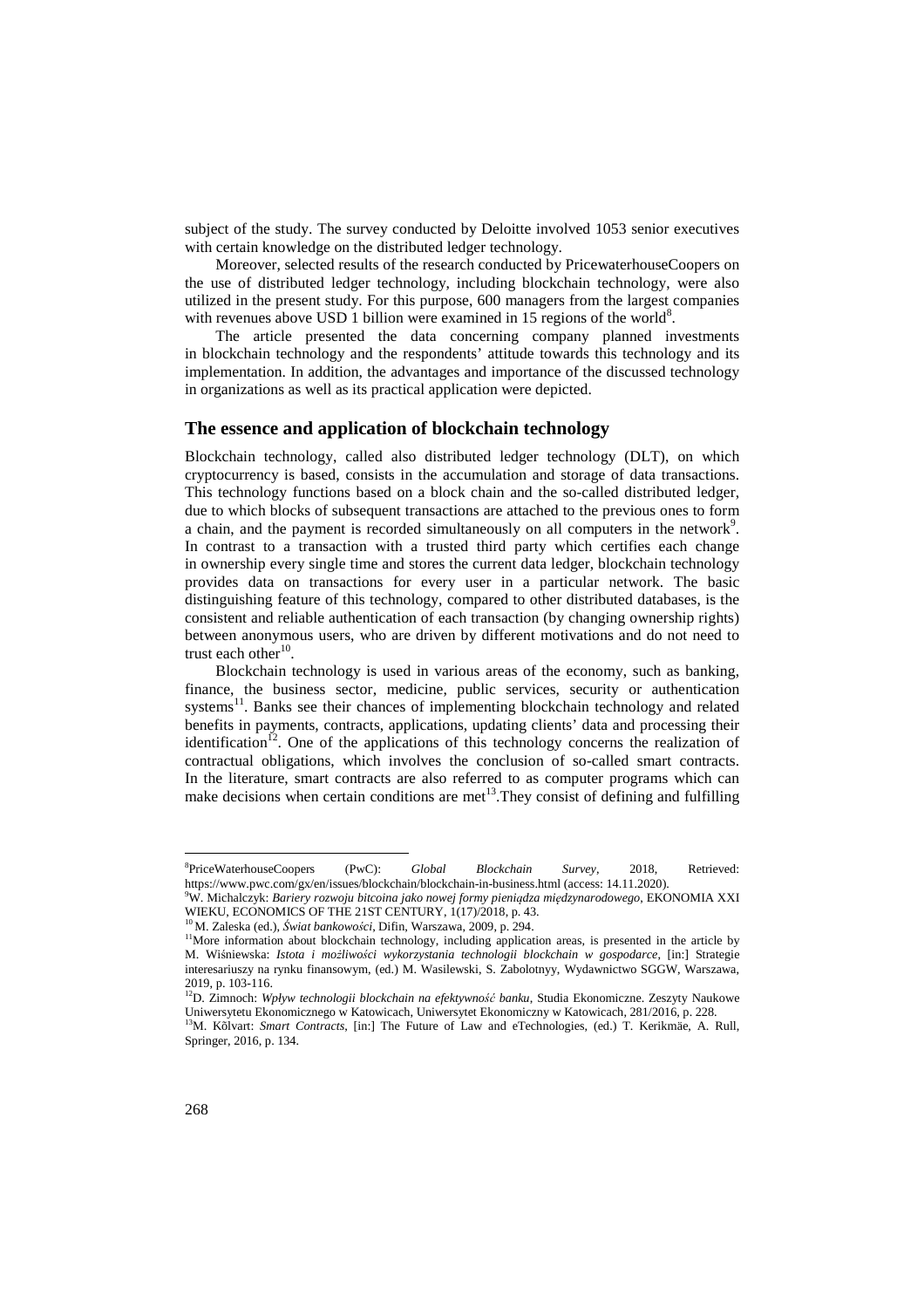the conditions contained in the contract in an automatic way, without third parties $14$ . The most important feature of a smart contract is to secure the interests of both parties of the transaction in case one of them fails to fulfill their obligations<sup>15</sup>. According to a study of the International Monetary Fund, the use of smart contracts is associated with numerous benefits, such as increased efficiency, elimination of potential misappropriations, lowering of the costs of contract implementation and verification, or certainty that the contract will be performed as agreed by the parties $16$ .

The potential of blockchain technology is also noticed in the context of the Internet of Things (IoT). The Internet of Things is the connection of devices to the network in such a way as to enable them to decentrally communicate with each other. This concept is based on constant technological progress and is associated with the existence of a global network connecting many devices and sensors that can exchange information independently. The application in this area may, among others, reduce the risk of attacks by decreasing the number of potential break-in sites $^{17}$ . Moreover, solutions based on blockchain technology can be used in the process of verification of entities, the purpose of which is to detect and prevent market manipulations, including money laundering. Due to the distributed ledger technology, it is also possible to create one database containing all available information about a given client. This database is automatically updated when a new document is made available by one of the users and consists of distributed replicas owned by all system participants. Payment systems, especially international, are another area of using blockchain technology. In the case of payment, the process of data consolidation required for the approval of the transaction is extended, due to the need to compare the records that are in possession by all the entities involved in transactions. Blockchain technology, through its decentralized and distributed character, allows each participant to analyze records and check the correctness of their transaction details<sup>18</sup>.

The usefulness and advantages of blockchain technology are the subject of research and observations; and ready implementations appear in most sectors of the economy. The analyses to date show significant opportunities for increasing the efficacy and streamlining of transaction systems, processes of asset tracking and auditing, as well as data management. From a technological point of view, blockchain development is very dynamic<sup>19</sup>. However, besides the advantages of the distributed ledger technology, its shortcomings can be also observed. This technology creates great development

<sup>14</sup> M. Hulicki, P. Lustofin: *Wykorzystanie technologii blockchain w realizacji zobowiązań umownych*, Człowiek w cyberprzestrzeni, 1/2017, p. 43. <sup>15</sup>A. Żuwała A.: *Możliwości wykorzystania technologii blockchain*, Studies & Proceedings of Polish

Association for Knowledge Management, 87/2018, p. 64.

<sup>&</sup>lt;sup>16</sup>IMF (International Monetary Fund), 2016: *Virtual Currencies and Beyond: Initial Considerations*, 01.2016, IMF Staff Discussion Note 16/03, International Monetary Fund, Washington, DC.

<sup>17</sup> A. Rot: *Zastosowanie technologii Blockchain w kontekście bezpieczeństwa rozwiązań Internetu rzeczy*, [in:] Wspomaganie zarządzania z wykorzystaniem technologii IT, Wydawnictwo Politechniki Częstochowskiej, 2017, p. 59, 68.

<sup>18</sup> K. M. Ciupa: *Technologia blockchain i jej wpływ na rozwój infrastruktury rynku kapitałowego*, [in:] Rynek kapitałowy – regulacje i fundamenty, (ed.) T. Czerwińska, A. Z. Nowak, Wydawnictwo Naukowe Wydziału Zarządzania Uniwersytetu Warszawskiego, Warszawa, 2018, p. 106-108.

<sup>&</sup>lt;sup>19</sup>PIIT: *Blockchain w Polsce*, Raport Polskiej Izby Informatyki i Komunikacji, 2018. Retrieved: https://www.raportblockchain.pl/ (access: 20.04.2020).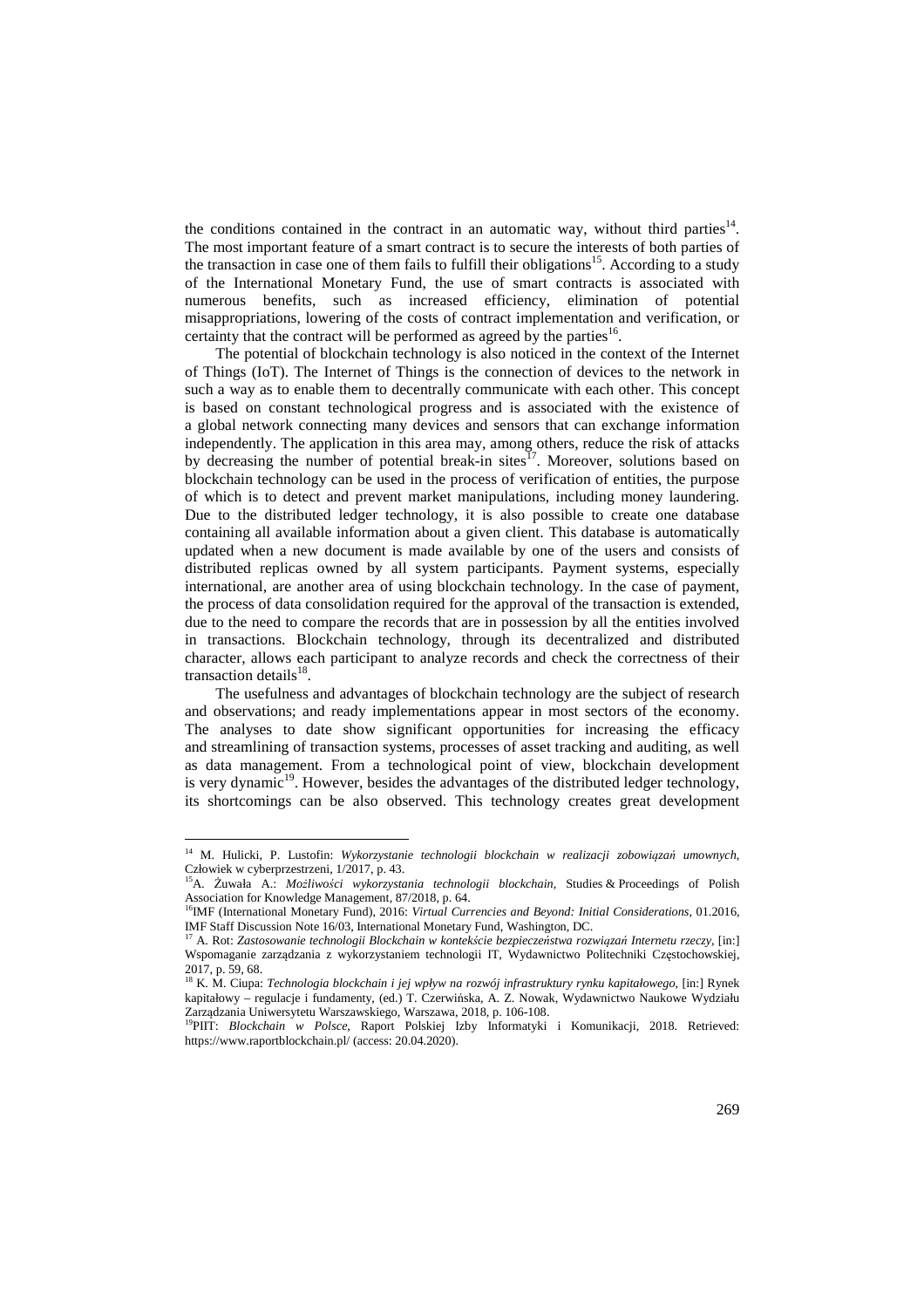opportunities, but also risks associated with its use. The selected benefits as well as risks arising from the implementation of blockchain technology are presented in Table 1.

Blockchain technology has a chance to become a revolutionary solution, especially owing to much lower operating costs compared to other systems and significant efficiency resulting from the lack of transaction-mediating institutions<sup>20</sup>. At the same time, the literature emphasizes that an important advantage of blockchain is the decentralization of various types of databases. Thanks to the transparency of these records, people who are users of the blockchain system have full insight into the transaction history. This technology gives the possibility of direct cooperation between foreign companies by eliminating the intermediary institutions, which has become a breakthrough solution $2^1$ .

**Table 1.** Selected benefits and risks arising from the implementation of blockchain technology

Skurce: Author's own analysis based on D. Zimnoch: *Wpływ technologii blockchain na efektywność banku*, Studia Ekonomiczne. Zeszyty Naukowe Uniwersytetu Ekonomicznego w Katowicach, Uniwersytet Ekonomiczny w Katowicach, 281/2016, p. 227-228; P. Międlar: *Blockchain w systemie finansowym*, Studia i Prace Kolegium Zarządzania i Finansów, Oficyna Wydawnicza SGH, Warszawa, 173/2019, p. 84.

Elimination of time-consuming clearing and settlement procedures, which register changes in ownership and transfer money through central institutions, is very important in the functioning of blockchain technology. On the cryptocurrency market, the use of blockchain technology allows to obtain long-lasting stability of the payment system and transaction security for anonymous participants, with a significant reduction in transaction  $costs^{22}$ . However, besides a number of facilities, blockchain technology brings many risks, including illegal exploitation. Moreover, the literature indicates numerous barriers related to the implementation of blockchain technology, such as regulations or problems with the adaptation of the solution among society<sup>23</sup>. Omitting

<sup>20</sup>M. Muszyński: *Blockchain, czyli jak technologia Bitcoina robi karierę*, 2016, Forbes, 1.08.2016. Retrieved: https://www.forbes.pl/technologie/blockchain-technologia-bitcoina-rewolucja-w-

cyberbezpieczenstwie/7z71ncj (access: 15.04.2020). <sup>21</sup>M. Hulicki, P. Lustofin: *Wykorzystanie technologii blockchain w realizacji zobowiązań umownych*, Człowiek w cyberprzestrzeni, 1/2017, p. 36.

<sup>22</sup>E. Ślązak: Innowacyjność *Blockchain jako rozproszonego rejestru danych (DTL)*, Prace Naukowe Uniwersytetu Ekonomicznego we Wrocławiu, Polityka ekonomiczna, 527/2018, p. 255.

<sup>23</sup>D. Zimnoch: *Wpływ technologii blockchain na efektywność banku*, Studia Ekonomiczne. Zeszyty Naukowe Uniwersytetu Ekonomicznego w Katowicach, Uniwersytet Ekonomiczny w Katowicach, 281/2016, p. 230- -231.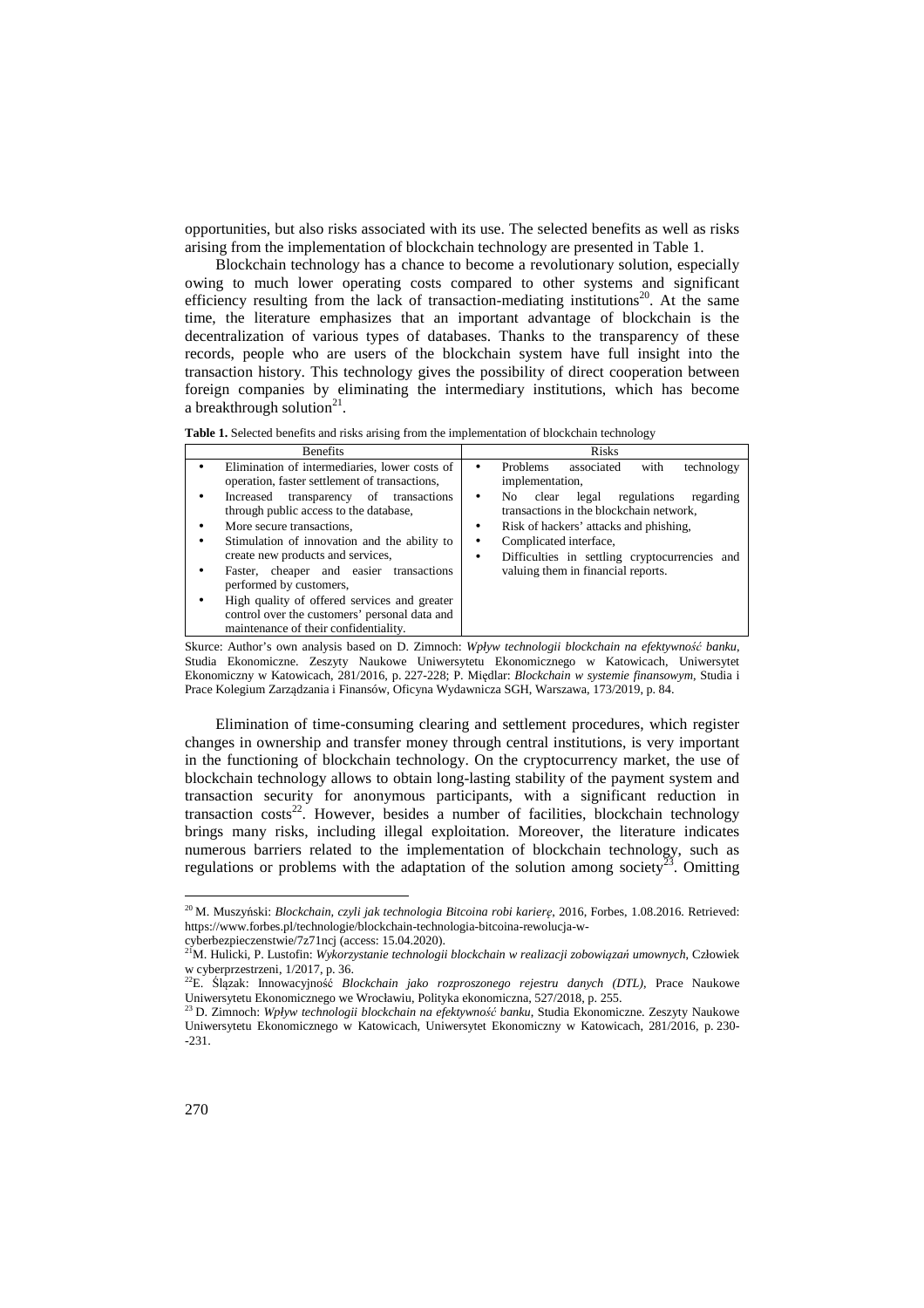intermediaries and the unknown role of regulators questions the essence of using blockchain technology in the financial system. Security of this technology is also questioned, and the risk of hackers' attacks or phishing becomes a real threat. Furthermore, blockchain technology is also characterized by a complicated interface and non-intuitive work environment, which hinders mass usability and application. Accounting practitioners, in turn, notice problems in cryptocurrency settlement when making transactions, and see difficulties related to the valuation of cryptocurrencies in financial reports<sup>24</sup>. However, the literature emphasizes the fact that the benefits of using blockchain, such as cost reduction, outweigh the shortcomings, which motivates banks and other institutions to look for solutions eliminating obstacles in its development and implementation<sup>25</sup>. Additionally, the advantages of blockchain technology facilitate doing business in the digital world. Despite the shortcomings and risks this technology can generate, it creates huge opportunities for further development and wide use in economic and social life $26$ .

#### **Results of empirical research and discussion**

 $\overline{a}$ 

Distributed ledger technology (DLT) has been gaining popularity in recent years and more and more global organizations are implementing it. Deloitte, an international consulting company in auditing, accounting, and strategic and operational management, conducted a study on the direction of development and practical application of blockchain technology. Over 1000 senior executives and directors from major companies in Canada, China, Great Britain and the United States were examined. Figure 1 shows the results concerning planned investments in blockchain technology in 2018 or 2019.



Figure 1. The percentage of respondents declaring investments in blockchain technology as a function of investment value [in USD]

The survey shows that this technology is a priority investment for many companies. About 60% of respondents indicate that their organization will invest at least USD 1 million in blockchain technology in the year in which the survey was conducted or in

Source: Author's own analysis on the basis of Deloitte's Report: Breaking blockchain open. Deloitte's 2018 Global Blockchain Survey, 2018, p. 18.

<sup>24</sup> P. Międlar: *Blockchain w systemie finansowym*, Studia i Prace Kolegium Zarządzania i Finansów, Oficyna Wydawnicza SGH, Warszawa, 173/2019, p. 84. <sup>25</sup> D. Zimnoch: *Wpływ technologii blockchain na efektywność banku*, Studia Ekonomiczne. Zeszyty Naukowe

Uniwersytetu Ekonomicznego w Katowicach, Uniwersytet Ekonomiczny w Katowicach, 281/2016, p. 231.

<sup>26</sup> R. Boniecki, J. Rawłuszko: *Możliwości wykorzystania technologii Blockchain w biznesie*, Ekonomiczne Problemy Usług, 1/2017 (126), t.2, p. 12-13.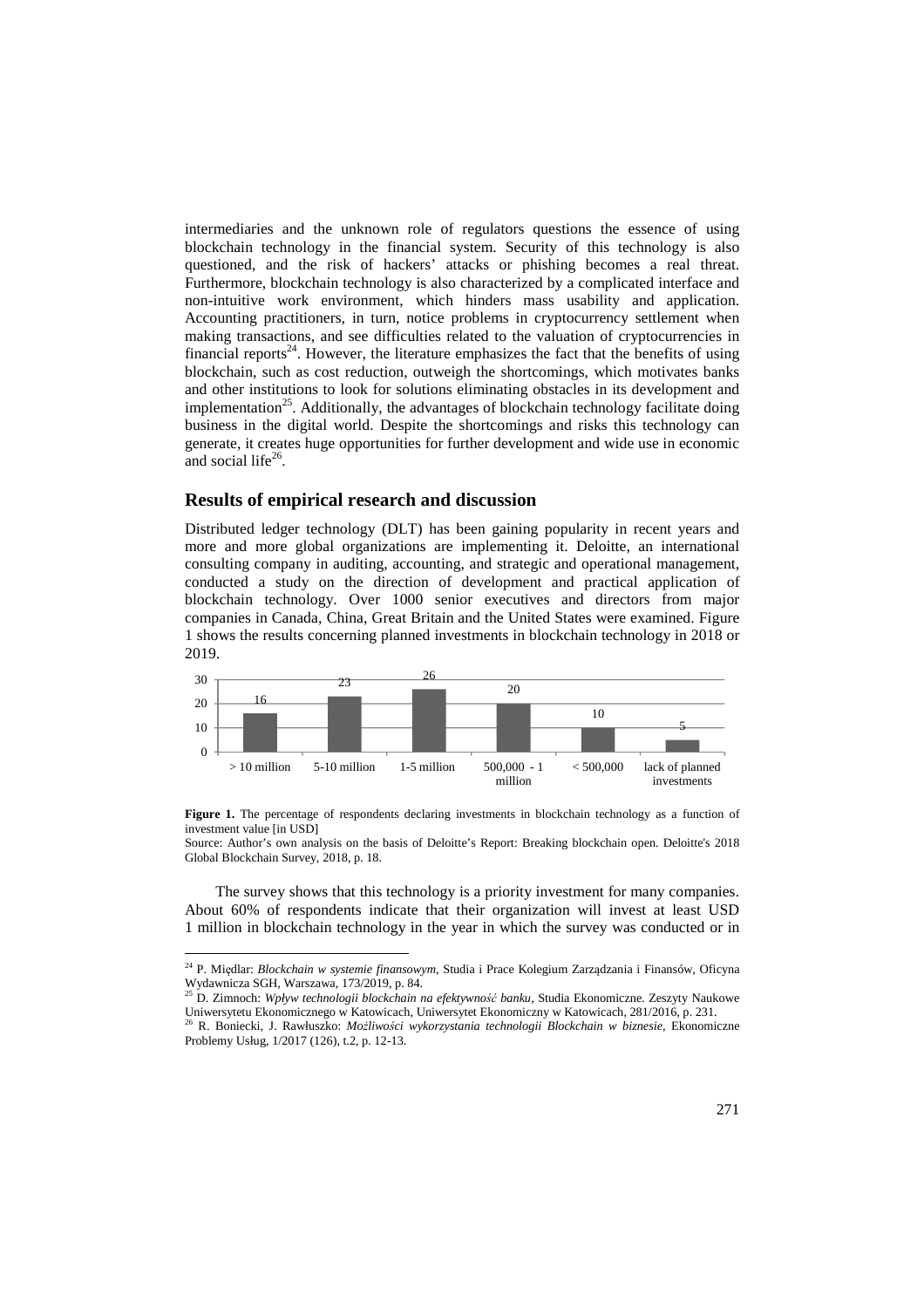the following year, and approximately 40% of respondents will invest at least USD 5 million. Most of the answers given concern planned investments in the amount of USD 1-5 million (26%), while the lack of planned investments is confirmed by only 5% of respondents.

Company senior executives are optimistic about the potential of blockchain technology. Table 2 presents the respondents' attitude to this technology and its implementation. The most positive responses (84%) concerned the ability to broadly scale and the possibility of widespread use of blockchain technology. This state of affairs can be confirmed by the results of research conducted by PricewaterhouseCoopers, which show that companies operating in global markets were actively involved in the technology of distributed ledgers. Most of the surveyed managers (84%) confirmed that the companies they represented were at least primarily involved in blockchain technology at the stage of their development, research or practical use.

| <b>Table 2.</b> The respondents' attitude to blockchain technology and its implementation |  |  |
|-------------------------------------------------------------------------------------------|--|--|
|                                                                                           |  |  |

| Specification                                                                                                     | Compliance with<br>individual statements <sup>27</sup><br>(% ) |
|-------------------------------------------------------------------------------------------------------------------|----------------------------------------------------------------|
| 1. Blockchain technology is broadly scalable and will find widespread application                                 | 84                                                             |
| 2. Suppliers/clients/competitors discuss or work on blockchain solutions, to meet<br>the challenges of technology | 77                                                             |
| 3. There are business premises for the use of blockchain technology (in the opinion<br>of your management team)   | 74                                                             |
| 4. It is planned to replace the current record systems with technology based on<br>blockchain                     | 69                                                             |
| 5. Your company will lose a competitive advantage, if you do not apply blockchain<br>technology                   | 68                                                             |
| 6. Blockchain technology will introduce disturbances in the industry which the<br>managers represent              | 59                                                             |
| 7. Blockchain technology is overhyped                                                                             | 39                                                             |

Source: Author's own analysis on the basis of Deloitte's Report: Breaking blockchain open. Deloitte's 2018 Global Blockchain Survey, 2018, p. 19.

The Deloitte survey shows that over 70% of respondents confirmed ongoing work on technology solutions and indicated existing business premises regarding its use. More than half of the respondents planned to replace conventional accounting systems with blockchain technology (69%) and stated that there was a possibility of losing competitive advantage by enterprises in case they do not apply the distributed ledger technology. Most company executives also agreed that blockchain technology would disrupt industries which they represent<sup>28</sup>. Despite positive expectations connected with block-chain technology, around 40% of respondents stated that this technology

 $27$ The percentage of respondents who agreed with particular statements; the sum of percentages is over 100% because the respondents could choose more than one answer.<br><sup>28</sup>The Deloitte study shows that blockchain technology can cause the greatest number of distortions in the

automotive industry, as well as in sectors related to biotechnology and pharmacy, oil and gas, which was confirmed by over 70% of respondents, while the least distortions are observed in the public sector (46% of responses).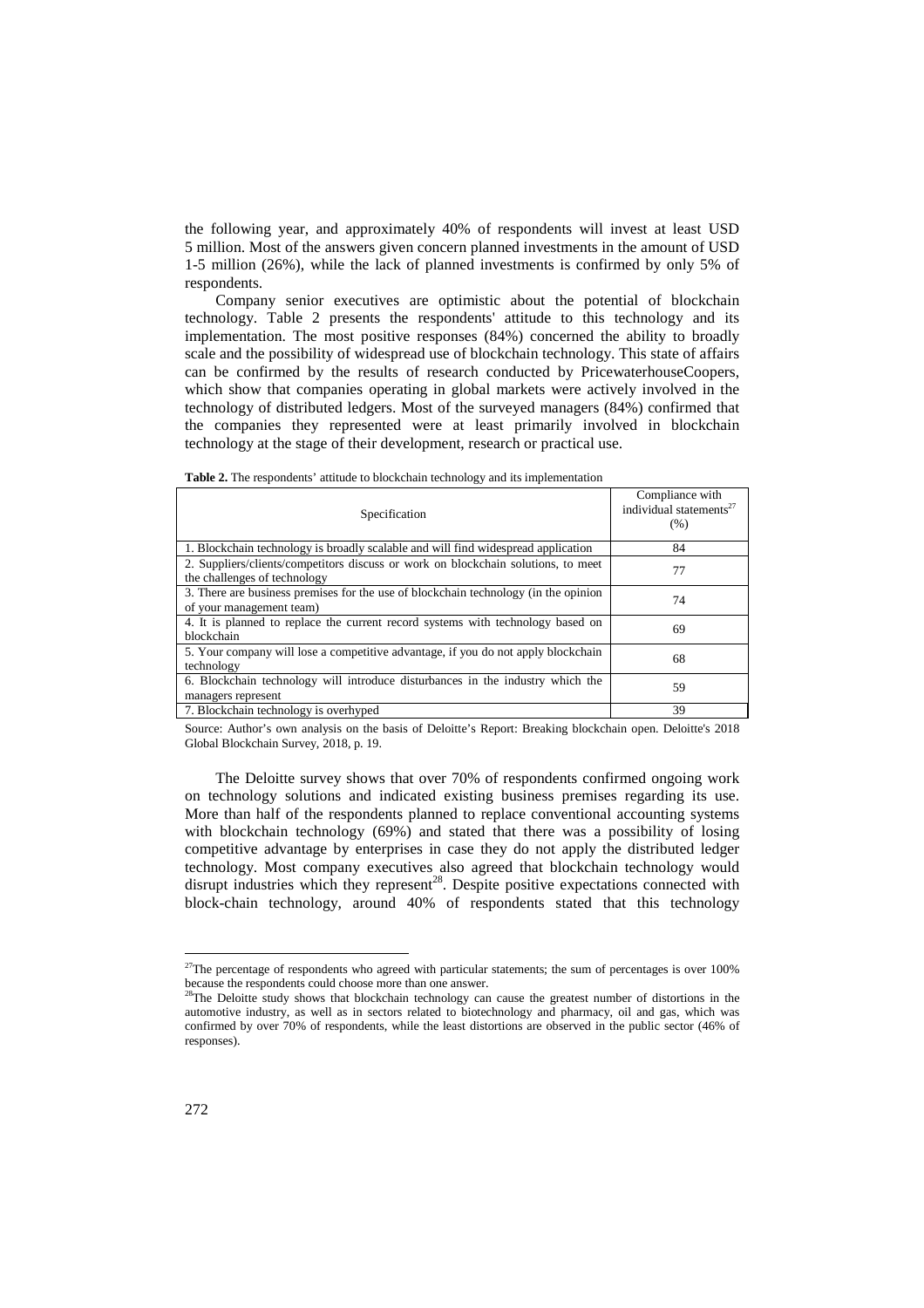is overhyped. This means that even blockchain supporters are aware that some issues regarding the potential of this technology are too optimistic.

Blockchain technology is mainly described in the literature from the perspective of its numerous advantages and applications. Figure 2 presents the advantages of blockchain technology in comparison to existing IT systems, according to the opinions of global company executives. The most frequent answer to the question about the strengths of blockchain technology concerned its speed – every third respondent on average mentioned such an advantage. This means that the companies are interested in using blockchain technology to exchange information in real time in order to accelerate business processes and thus to increase operational efficiency.



**Figure 2.** Respondents' opinion on the advantages of blockchain technology over existing systems (%) Source: Author's own analysis on the basis of Deloitte's Report: Breaking blockchain open. Deloitte's 2018 Global Blockchain Survey, 2018, p. 21.

In addition, around 30% of respondents believe that this technology can be helpful in creating new business models, creating additional sources of revenue for the company. On average, every fifth respondent considered greater security<sup>29</sup> and lower risk as an advantage, while 16% of responses were related to lower costs as compared to the existing system solutions.

 $29$ Over 80% of respondents considered this technology as more reliable compared to conventional IT systems, and only less than 10% of respondents had a different opinion on this subject.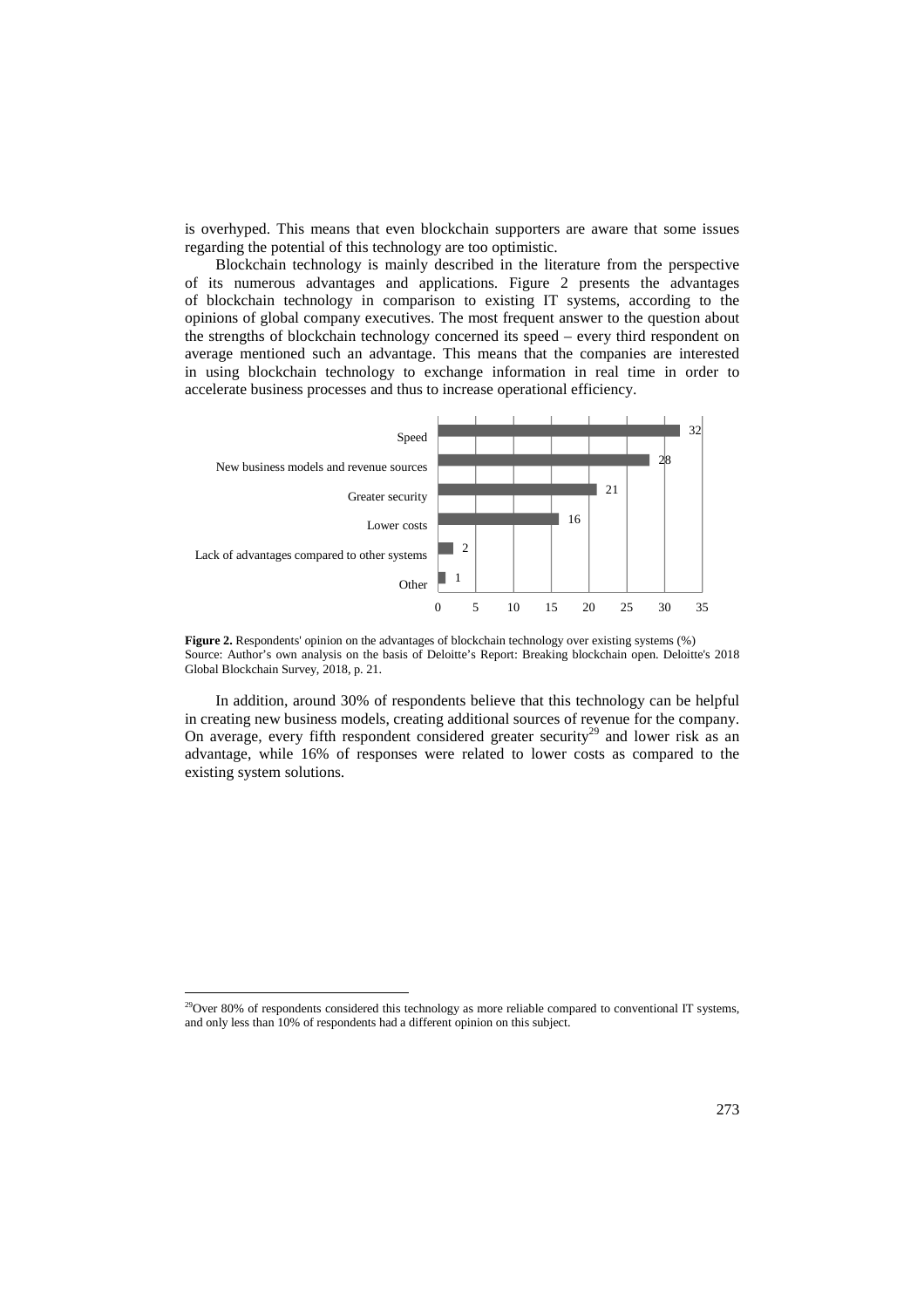

**Figure 3.** Respondents' opinion on barriers in companies hindering investment in blockchain technology (%) Source: Author's own analysis on the basis of Deloitte's Report: Breaking blockchain open. Deloitte's 2018 Global Blockchain Survey, 2018, p. 24.

Despite the significant costs which are planned to be invested in blockchain technology, companies intending to implement it face numerous barriers (Figure 3.). Legal issues (39%), technical problems related to the implementation of this technology, i.e. its replacement or adaptation to the older system (37%) and potential security threats (35%) are most often identified as barriers which limit further investment in this area. Moreover, frequently provided responses were about the uncertain return on investment (ROI) (33%) and lack of understanding of blockchain technology (28%). Another survey on blockchain technology conducted by PricewaterhouseCoopers shows that it is not clear for society what this blockchain really is and what the possibilities of its use are in the economy. The distributed ledger technology is not easy to explain, and in addition, gaps in legal regulations foster a lack of confidence in blockchain technology. Although most regulatory bodies accept this technology, the regulatory environment in this area is still unresolved<sup>30</sup>.

<sup>30</sup> More information on this subject in: G. Sobiecki: *Regulowanie kryptowalut w Polsce i na świecie na przykładzie bitcoina: status prawny i interpretacja ekonomiczna*, Problemy Zarządzania 13/3 (1), 2015 p. 148- 160.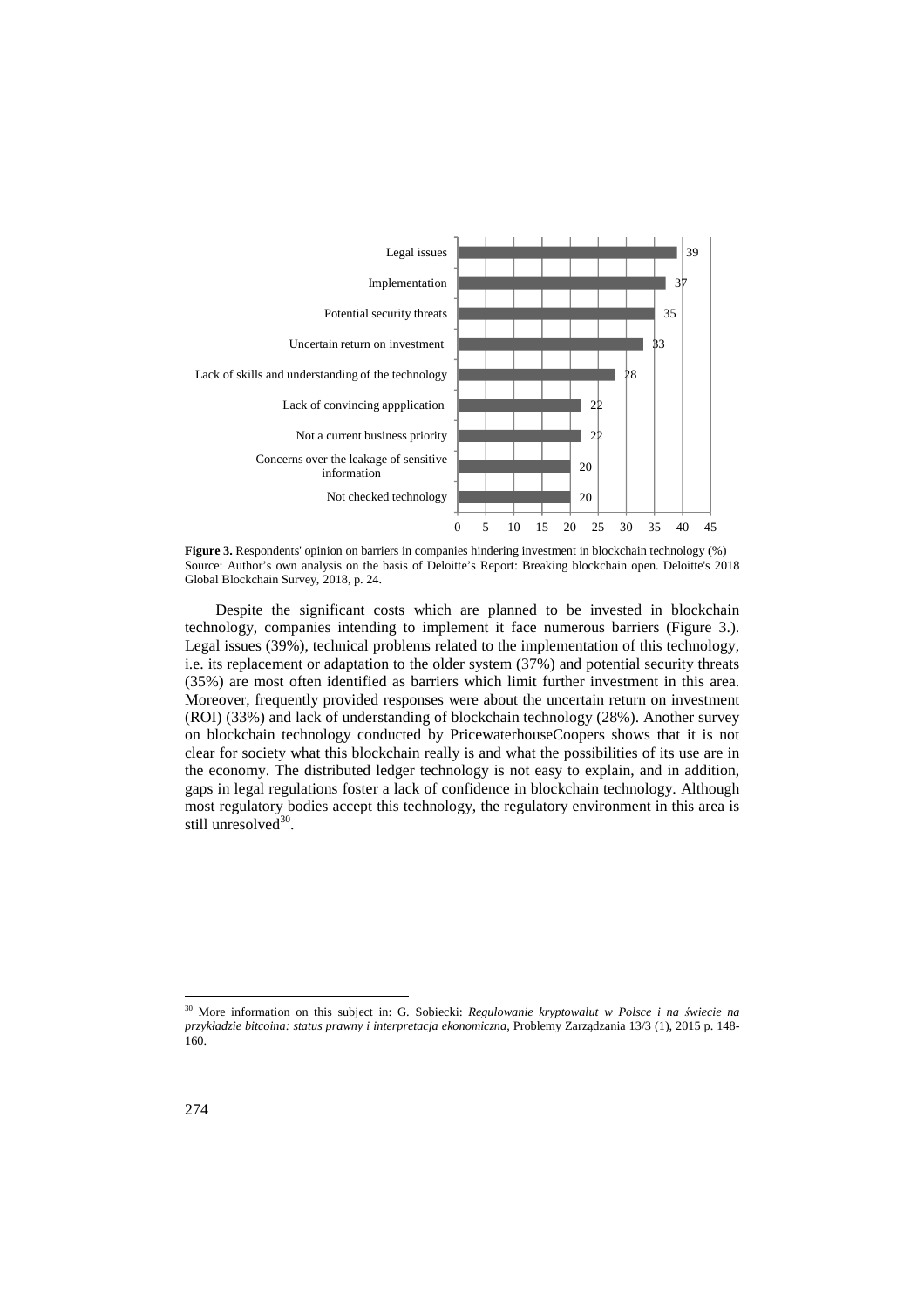

Figure 4. Respondents' opinion on the use of blockchain technology in organizations (%) Source: Author's own analysis on the basis of Deloitte's Report: Breaking blockchain open. Deloitte's 2018 Global Blockchain Survey, 2018, p. 29.

Figure 4 shows the applications of blockchain technology in organizations. Over half of the responses of company senior executives pointed to the use of technology in the supply chain and in the Internet of Things. Other frequently provided responses concerned digital records (44%), digital currencies (40%) and payment system (30%).

The literature on this research subject indicates that the use of blockchain technology in the supply chain can contribute to eliminating areas that are characterized by lack of effectiveness, and improving operational processes at many levels of company operations, from the production and processing stage, to logistics and accounting. The potential impact of blockchain technology on future practices and principles of supply chain operation was investigated, among others, by Wang Y. et al.<sup>31</sup>. The authors identified key factors of technology development in the supply chain and indicated the latest applications of this technology.

Blockchain technology can accelerate and facilitate many logistic processes, equipping them with a common source of information, thus ensuring a new level of transparency and security in the supply chain<sup>32</sup>. Since distributed ledger technologies are resistant to manipulation, they can contribute to reducing the number of frauds and increasing transparency at every point in the supply chain<sup>33</sup> .

Similarly, the use of blockchain technology in the context of the Internet of Things can have numerous advantages for companies. At the same time, A. Rot and R. Zygała emphasize that the dynamic development of the Internet of Things market brings with it many challenges, especially related to security, and blockchain may be the solution to

<sup>31</sup> Y. Wang, J. H. Han, P. Beynon-Davies: *Understanding blockchain technology for future supply chains: a systematic literature review and research agenda. Supply Chain Management*, An International Journal, 24, 1, 2019, p. 62-84.

<sup>32</sup> M. Wodnicka: *Technologie blockchain przyszłością logistyki*, Zeszyty Naukowe Małopolskiej Wyższej Szkoły Ekonomicznej w Tarnowie, 1(41), 2019, p. 43.

<sup>33</sup> P. Szewczyk: *Application of blockchain technology in supply chain management*, Zeszyty Naukowe Organizacja i Zarządzanie, Wydawnictwo Politechniki Śląskiej, 136, 2019, p. 591.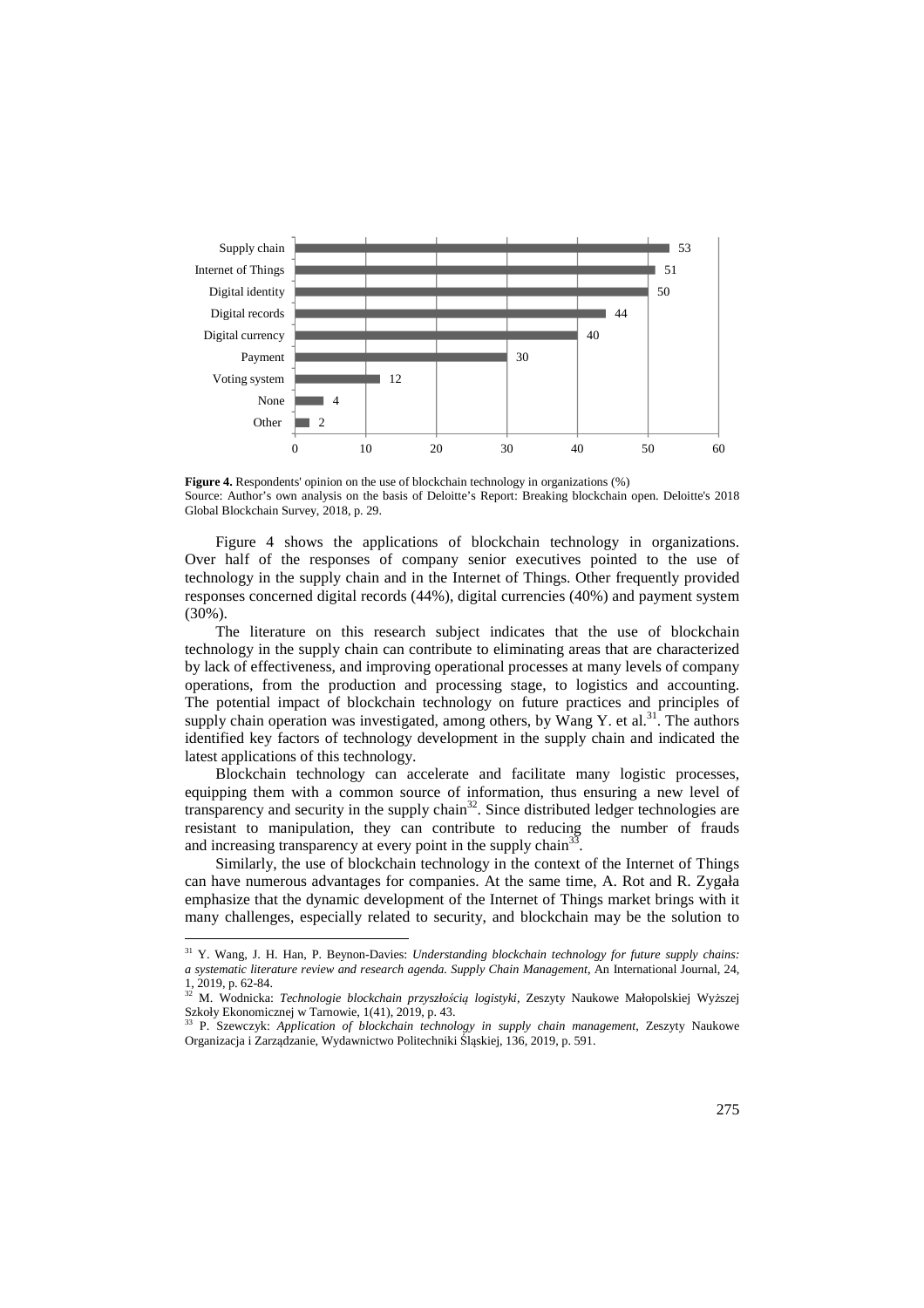some of these problems $34$ . On the other hand, the use of blockchain technology related to the Internet of Things can help companies to reduce the risk of attacks, by reducing the number of potential break-in sites $35$ .

#### **Conclusions**

The analyses on the nature of blockchain technology and possibility of its use in economic practice and business allow to draw the following conclusions:

- 1. Global companies actively invest in blockchain technology and are actively involved in the distributed ledger technology at the stage of the development, research or practical use.
- 2. Blockchain technology is positively perceived by senior executives of global companies. Among the numerous advantages of technology based on blockchain, the speed and security are most often listed, as compared to conventional IT systems.
- 3. Companies planning to implement blockchain technology face numerous barriers. Uncertain legal regulations and technical issues related to its implementation, as well as a lack of understanding of this technology due to the system complexity pose a significant challenge to company executives.
- 4. Blockchain technology can be used in many areas of business operations. Particular importance in the business applications of this technology can be attributed to the supply chain and the Internet of Things.

## **References**

Baur D. G., Hong K., Lee A. D.: *Bitcoin: Medium of Exchange or Speculative Assets*?, Accepted Manuscript, Journal of International Financial Markets, Institutions & Money, 2017.Retrieved:https://www.researchgate.net/publication/321988034\_Bitcoin\_Medium\_of\_Excha nge\_or\_Speculative\_Assets (access: 14.11.2020).

Boniecki R., Rawłuszko J.: *Możliwości wykorzystania technologii Blockchain w biznesie*, Ekonomiczne Problemy Usług, 1/2017 (126).

Ciupa K. M.: *Technologia blockchain i jej wpływ na rozwój infrastruktury rynku kapitałowego*, [in:] Rynek kapitałowy – regulacje i fundamenty, (ed.) Czerwińska T., Nowak A. Z., Wydawnictwo Naukowe Wydziału Zarządzania Uniwersytetu Warszawskiego, Warszawa, 2018. Deloitte: *Breaking blockchain open. Deloitte's 2018 global blockchain survey*, 2018. Retrieved:

https://www2.deloitte.com/uk/en/pages/innovation/articles/global-blockchain-survey-2018.html (access: 26.04.2020).

EPRS (European Parliamentary Research Service), Delivorias A., 2016: *Distributed Ledger Technology and Financial Markets*, November. Retrieved: http://www.europarl.europa.eu/RegData/etudes/BRIE/2016/593565/EPRS\_BRI(2016)593565\_EN. pdf (access: 14.11.2020).

Hulicki M., Lustofin P.: *Wykorzystanie technologii blockchain w realizacji zobowiązań umownych*, Człowiek w cyberprzestrzeni, 1/2017.

<sup>34</sup> A. Rot, R. Zygała: *Technologia blockchain jako rewolucja w transakcjach cyfrowych. Aspekty technologiczne i potencjalne zastosowania*, Informatyka ekonomiczna 4(50), 2018, p. 131.

<sup>35</sup> More information on this subject in: A. Rot: *Zastosowanie technologii Blockchain w kontekście* 

*bezpieczeństwa rozwiązań Internetu rzeczy*, [in:] Wspomaganie zarządzania z wykorzystaniem technologii IT, Wydawnictwo Politechniki Częstochowskiej, 2017, p. 57-71.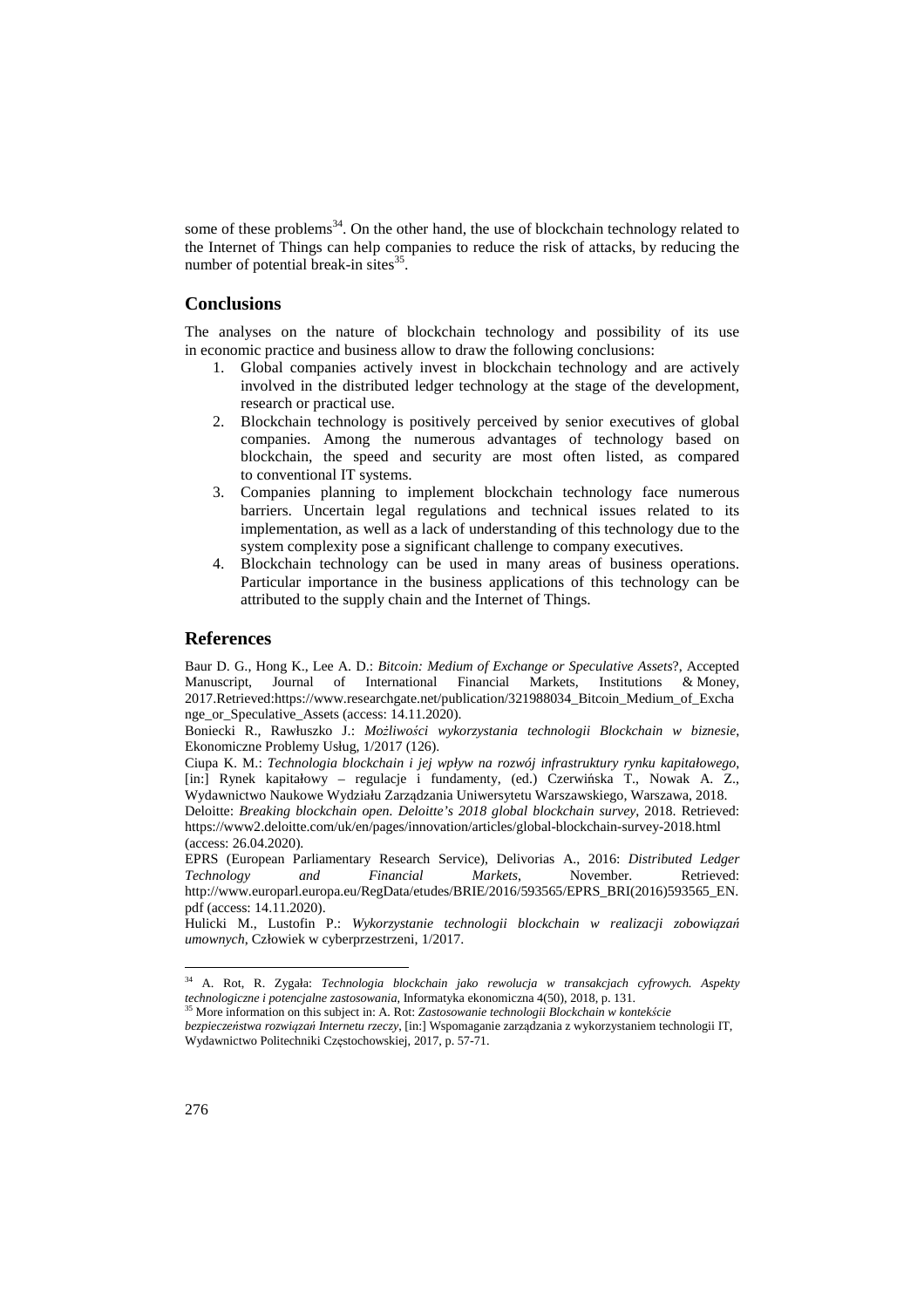IMF (International Monetary Fund): *Virtual Currencies and Beyond: Initial Considerations*, 01.2016, IMF Staff Discussion Note 16/03, International Monetary Fund, Washington, DC, 2016. Kõlvart M.: *Smart Contracts*, [in:] The Future of Law and eTechnologies, (ed.) Kerikmäe T, Rull A., Springer, 2016.

Michalczyk W.: *Bariery rozwoju bitcoina jako nowej formy pieniądza międzynarodowego*, EKONOMIA XXI WIEKU, ECONOMICS OF THE 21ST CENTURY, 1(17)/2018.

Międlar P.: *Blockchain w systemie finansowym*, Studia i Prace Kolegium Zarządzania i Finansów, Oficyna Wydawnicza SGH, Warszawa, 173/2019.

Muszyński M.: *Blockchain, czyli jak technologia Bitcoina robi karierę*, 2016, Forbes, 1.08.2016. Retrieved: https://www.forbes.pl/technologie/blockchain-technologia-bitcoina-rewolucja-wcyberbezpieczenstwie/7z71ncj (access: 15.04.2020).

Nakamoto S.: *Bitcoin: A Peer-to-Peer Electronic Cash System*, 2008. Retrieved: https://bitcoin.org/bitcoin.pdf (access: 14.11.2020).

PIIT: *Blockchain w Polsce*, Raport Polskiej Izby Informatyki i Komunikacji, 2018. Retrieved: https://www.raportblockchain.pl/ (access: 20.04.2020).

PriceWaterhouseCoopers (PwC): *Global Blockchain Survey*, 2018. Retrieved: https://www.pwc.com/gx/en/issues/blockchain/blockchain-in-business.html (access: 14.11.2020).

Rot A.: *Zastosowanie technologii Blockchain w kontekście bezpieczeństwa rozwiązań Internetu rzeczy*, [in:] Wspomaganie zarządzania z wykorzystaniem technologii IT, Wydawnictwo Politechniki Częstochowskiej, 2017.

Rot A., Zygała R.: *Technologia blockchain jako rewolucja w transakcjach cyfrowych. Aspekty technologiczne i potencjalne zastosowania*, Informatyka ekonomiczna 4 (50), 2018.

Sobiecki G.: *Regulowanie kryptowalut w Polsce i na świecie na przykładzie bitcoina: status prawny i interpretacja ekonomiczna*, Problemy Zarządzania 13/3 (1), 2015.

Ślązak E.: *Innowacyjność Blockchain jako rozproszonego rejestru danych (DTL)*, Prace Naukowe Uniwersytetu Ekonomicznego we Wrocławiu, Polityka ekonomiczna, 527/2018.

Szewczyk P: *Application of blockchain technology in supply chain management*, Zeszyty Naukowe Organizacja i Zarządzanie, Wydawnictwo Politechniki Śląskiej 136, 591, 2019.

Wiśniewska M., Wasilewski M.: *Znaczenie i wykorzystanie kryptowalut*, [in:] Finanse w działalności gospodarczej - teoria i praktyka, (ed.) Wasilewski M., Mądra-Sawicka M., Wydawnictwo SGGW, Warszawa, 2019.

Wiśniewska M.: *Istota i możliwości wykorzystania technologii blockchain w gospodarce*, [in:] Strategie interesariuszy na rynku finansowym, (ed.) Wasilewski M., Zabolotnyy S., Wydawnictwo SGGW, Warszawa, 2019.

Wang, Y., Han, J.H., and Beynon-Davies, P.: *Understanding blockchain technology for future supply chains: a systematic literature review and research agenda. Supply Chain Management*, An International Journal, 24, 1, 2019.

Wodnicka M.: *Technologie blockchain przyszłością logistyki*, Zeszyty Naukowe Małopolskiej Wyższej Szkoły Ekonomicznej w Tarnowie, 1(41), 2019.

VMware: Press release, 2017. Retrieved: https://www.vmware.com/pl/company/news/releases/2017/vmware-survey-the-banking-sector-isleading-in-the-implementation-110717.html. Access: 14.11.2019.

Zaleska M. (ed.): *Świat bankowości*, Difin, Warszawa, 2019.

Zimnoch D.: *Wpływ technologii blockchain na efektywność banku*, Studia Ekonomiczne, Zeszyty Naukowe Uniwersytetu Ekonomicznego w Katowicach, Uniwersytet Ekonomiczny w Katowicach, 281/2016.

Żuwała A.: *Możliwości wykorzystania technologii blockchain*, Studies & Proceedings of Polish Association for Knowledge Management, 87/2018.